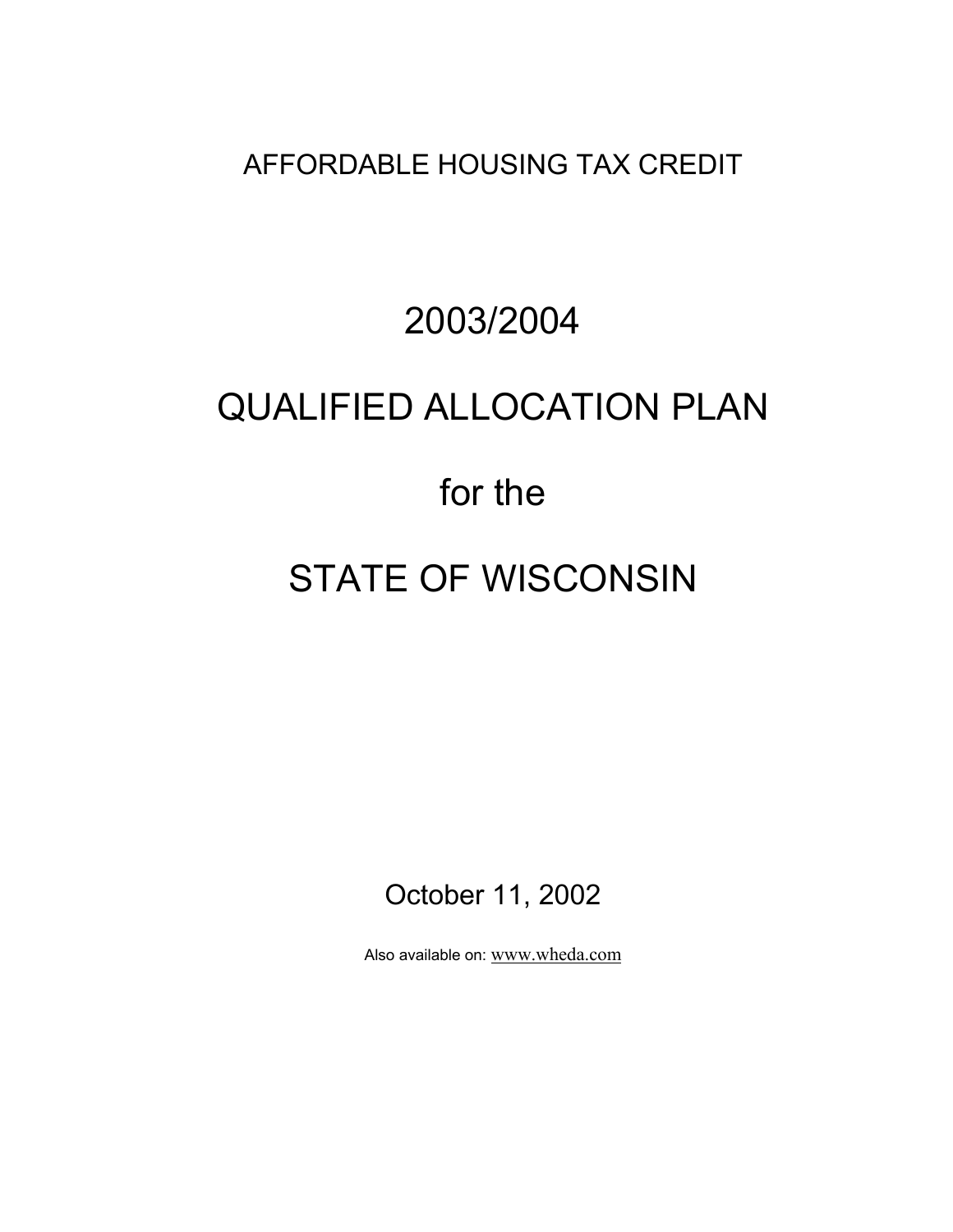## **2003/2004 TAX CREDIT QUALIFIED ALLOCATION PLAN**

### **TABLE OF CONTENTS**

| I. | <b>Introduction</b>                                                                                                                                                                                                                                                                                                                                                                          | 1                                      |
|----|----------------------------------------------------------------------------------------------------------------------------------------------------------------------------------------------------------------------------------------------------------------------------------------------------------------------------------------------------------------------------------------------|----------------------------------------|
|    | II. The Credit Allocation & Reservation Process                                                                                                                                                                                                                                                                                                                                              | 1                                      |
|    | A. Amount of Credit to be Allocated                                                                                                                                                                                                                                                                                                                                                          | 1                                      |
|    | Steps in the Allocation & Reservation Process<br>В.                                                                                                                                                                                                                                                                                                                                          | $\mathbf{2}$                           |
|    | 1. Application Deadline<br>Initial Application Review & Meeting with Development Team<br>2.<br><b>Market Approval Threshold</b><br>3.<br><b>Application Scoring &amp; Minimum Scoring Threshold</b><br>4.<br>5. Submission & Review of Additional Documents<br>6. Credit Calculation & Reservation<br>7. Second & Third Application Reviews<br><b>Compliance Monitoring Procedures</b><br>8. | 3<br>3<br>4<br>4<br>8<br>8<br>10<br>12 |
|    | III. Public Review Process for the Qualified Allocation Plan                                                                                                                                                                                                                                                                                                                                 | 14                                     |
|    | IV. Modifications to the Qualified Allocation Plan                                                                                                                                                                                                                                                                                                                                           | 14                                     |
| V. | <b>Statement of Policy</b>                                                                                                                                                                                                                                                                                                                                                                   | 15                                     |
|    | VI. Noncompliance & Previous Performance                                                                                                                                                                                                                                                                                                                                                     | 15                                     |
|    | VII. WHEDA Internet Site<br>15                                                                                                                                                                                                                                                                                                                                                               |                                        |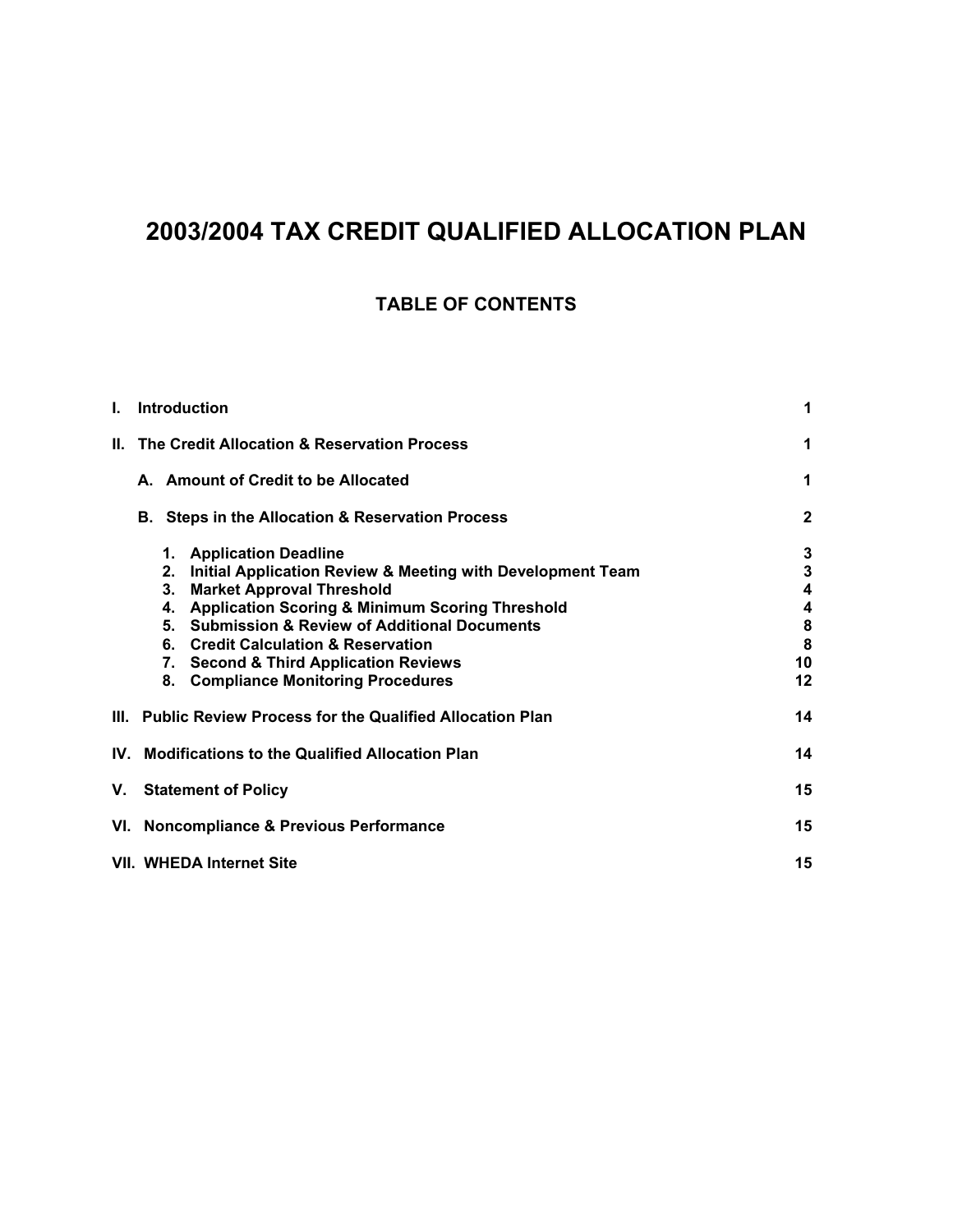#### **I. INTRODUCTION**

Thank you for your interest in the Federal Housing Tax Credit Program. The Governor has appointed the Wisconsin Housing and Economic Development Authority (WHEDA) to administer this program in Wisconsin. In accordance with Section 42 of the Internal Revenue Code (the "Code"), WHEDA has developed this Qualified Allocation Plan (the "Plan") to establish the criteria and process for the allocation of the housing tax credit (the "Credit") to qualified rental housing developments in Wisconsin. WHEDA will implement this Plan following a public hearing, approval of the Plan by the WHEDA Board of Directors, and final approval of the Plan by the Governor. This Plan shall govern calendar years 2003 and 2004.

#### **II. THE CREDIT ALLOCATION & RESERVATION PROCESS**

#### **A. Amount of Credit to be Allocated**

The amount of annual Credit authority is based on the \$1.75 (2002) per capita figure adjusted for inflation in accordance with the consumer price index (CPI). The per capita is derived from population estimates released by the IRS. In calendar year 2003, WHEDA will have approximately \$ 9.75 million of Credit authority. Previously allocated Credit returned during the calendar year will also be available for allocation. WHEDA will allocate credit in 2004 using the same methodology.

There will be one pool of Credit divided into four set-asides in 2003 and 2004. These set-asides are General, Nonprofit, Preservation, and Reserve. All set-asides are available at the opening of the application period. Because WHEDA intends to leverage this limited public resource to the furthest extent possible, the maximum credit that will be awarded to any one development in any credit year is \$825,000.

- 1. **General Set-Aside.** Fifty percent (50%), or approximately \$4,875,000, of the total State housing Credit will be made available in the General Set-Aside.
- 2. **Nonprofit Set-Aside.** Ten percent (10%), or approximately \$975,000, of the total State housing Credit must be set aside for qualified nonprofit organizations that have an ownership interest in a Credit development. This Credit amount cannot be used for any other purpose and any unused Credit may be carried over at the end of the allocation year. A nonprofit may submit an application for either the Nonprofit Set-Aside or the General Set-Aside.

The nonprofit must be a "qualified nonprofit organization" as defined in Section 42 of the Code. Section 42 of the Code defines a "qualified nonprofit organization" as any organization that: 1) is described in paragraphs (3) or (4) of section 501(c) of the Code; 2) is exempt from tax under section 501(a) of the Code; and 3) has as one of its exempt purposes the fostering of low-income housing which include nonprofit organizations meeting one of the following criteria:

- a. Neighborhood-based nonprofit organization: An association or corporation duly organized to promote and undertake housing activities on a not-for-profit basis within a specified neighborhood. An organization is considered to be neighborhood-based if the majority of its membership, clientele, or governing body are residents of the neighborhood in which activities are to be carried. This definition includes Community Housing Development Organizations (CHDO), which are also eligible to apply.
- b. Housing development organizations operating within a city or county: Its members and/or board should be representative of its area of operation. That is, a majority of its membership, clientele, or governing body should be residents of the city or county in which the activities are to be carried.
- c. Housing development organizations operating within a defined region of the State: Its members and/or board should be representative of its area of operation. That is, a majority of its membership, clientele, or governing body should be residents of the region in which the activities are to be carried.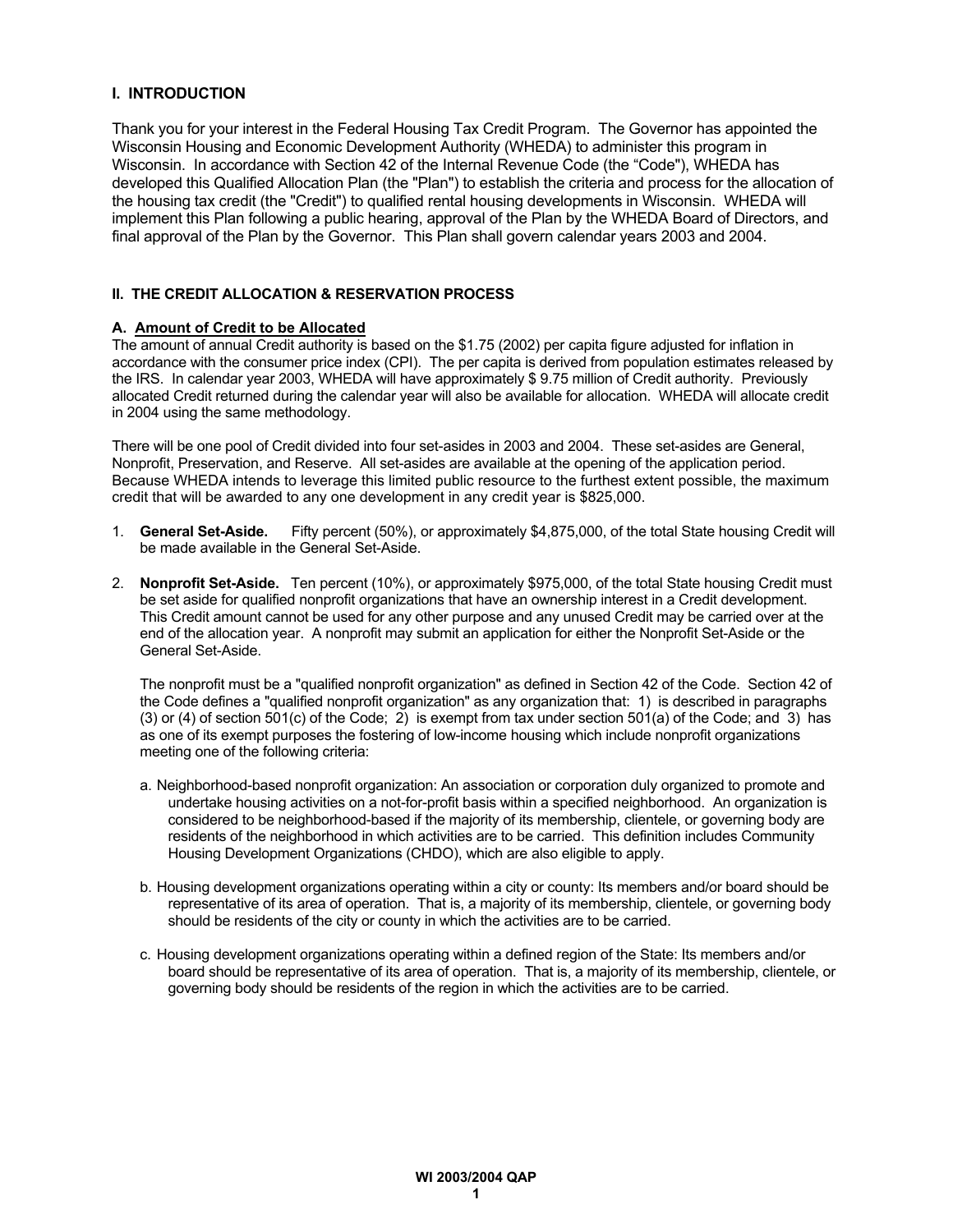- 3. **Preservation Set-Aside.** Thirty-five percent (35%) or approximately \$3,412,500, of the total State housing Credit ceiling will be set aside for the preservation of qualifying housing units and the strengthening of neighborhoods experiencing extreme poverty and economic distress. Unused Credit remaining in the Preservation Set-Aside will be made available in the General Set-Aside. Developments must apply in one category only - a, b, or c.
	- a. Federally Assisted Housing Preservation. Low-income housing units subsidized under the following or similar programs: Section 236, Section 221(d)(3) Below Market Rate (BMIR), Section 221(d)(3) Market Rate with Section 8 rental assistance, Section 8 project-based new construction, Section 221(d)(4), and Section 515- Rural Housing Development.
	- b. Neighborhood Preservation. The following Milwaukee census tracts are targeted for Neighborhood Preservation: 83, 84, 85, 86, 87, 100,101, 102, 103, 104, 115, 116, 117, 118, 119, 138, 139, 140,141, 142.
	- c. Preservation of Existing Multifamily Housing. Conversion of existing market rate developments to affordable housing.

*Note that adaptive reuse developments will no longer be considered in the Preservation Set-Aside. Developments involving the adaptive reuse of existing non-housing buildings are now considered in the General Set-Aside.*

4. **Reserve Set-Aside.** Five percent (5%), or approximately \$487,500, of the total State housing Credit ceiling will be reserved for Credit fluctuations and contingencies.

#### **B. Steps in the Allocation and Reservation Process**

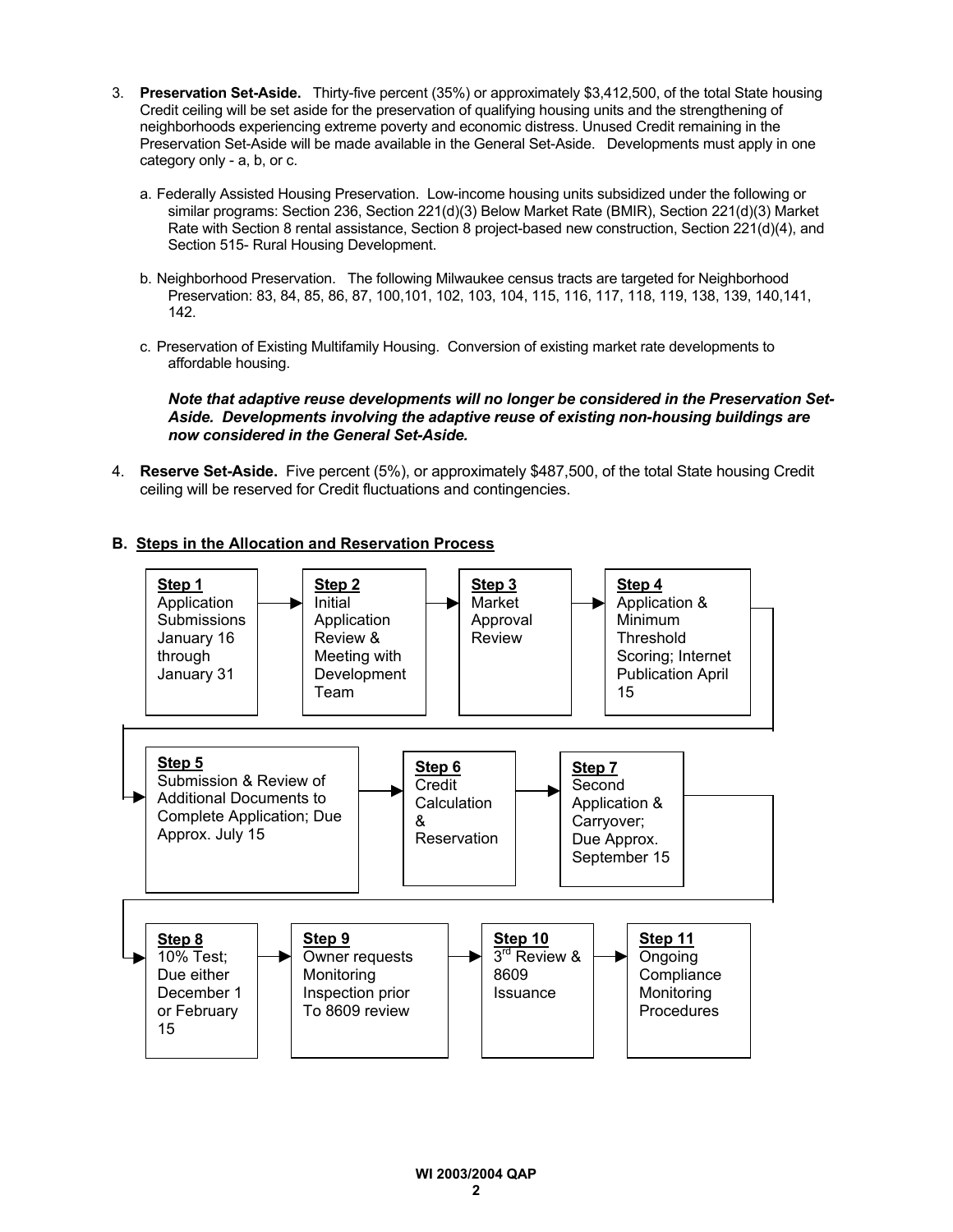#### **1. Application Deadline**

WHEDA will prepare and make an application available to all interested applicants in both paper and electronic formats. The application will include a prescribed form and a list of required attachments to the form.

Completed applications must be signed and include the nonrefundable application fee. WHEDA will also charge, at a later date, additional fees based on a percentage of the annual Credit dollar amount awarded to the development at the time of Reservation and again at Post-reservation or Carryover Allocation. WHEDA will charge a nonrefundable fee of \$500 for Assignments of Reservations or Carryover Allocations.

WHEDA will accept applications for a two-week period beginning January 16 in both 2003 and 2004. WHEDA may accept applications after that period should WHEDA determine it has not received an adequate quantity of quality applications. WHEDA may elect not to allocate any remaining credit.

| Application Period Opening Date (2003):                                                     | January 16, 2003                  |
|---------------------------------------------------------------------------------------------|-----------------------------------|
| Last Date to Submit the Application (2003):                                                 | January 31, 2003                  |
| Application Period Opening Date (2004):                                                     | January 16, 2004                  |
| Last Date to Submit the Application (2004):                                                 | February 2, 2004                  |
| Last Date to Submit Additional Documentation<br>without a Written Extension/Applicable Fee: | 90 days after initial<br>approval |

#### **2. Initial Application Review & Meeting with Development Team**

WHEDA will initially review all applications for completeness, including, but not limited to the following: a. The application is complete with all necessary attachments;

- b. The development meets the basic occupancy and rent restrictions of Section 42 of the Code;
- c. The organization applying for the Credit will have an ownership interest in the development;
- d. If a nonprofit applicant is competing in the nonprofit set-aside, the nonprofit meets the "qualified nonprofit organization" requirements of the Code;
- e. The developments owned or operated by any member of the development team in the State of Wisconsin or any other state are in compliance with the Code and the historic vacancy levels for such developments are acceptable to WHEDA;
- f. Current financial statements for each Applicant/Developer;
- g. Environmental issues or administrative proceedings exist that would adversely affect the ability to timely proceed;
- h. The applicant is sufficiently ready to proceed based on site control.

As required by the Code, WHEDA will also notify the office of the appropriate official of the local jurisdiction in which a proposed Credit development will be located and provide that office a reasonable opportunity to comment. While Credit cannot be denied to a development based solely on such comment, WHEDA will consider this information and in its sole discretion may utilize such comment in its decision-making process. WHEDA will evaluate all input received from the appropriate official(s) when deciding whether to award Credit to a particular development.

For applications deemed complete, a WHEDA representative will contact a member of the Development team to discuss the proposed development and arrange a visit of the site, the market, a meeting with representatives of the local municipality, and to meet with representatives of the Development team.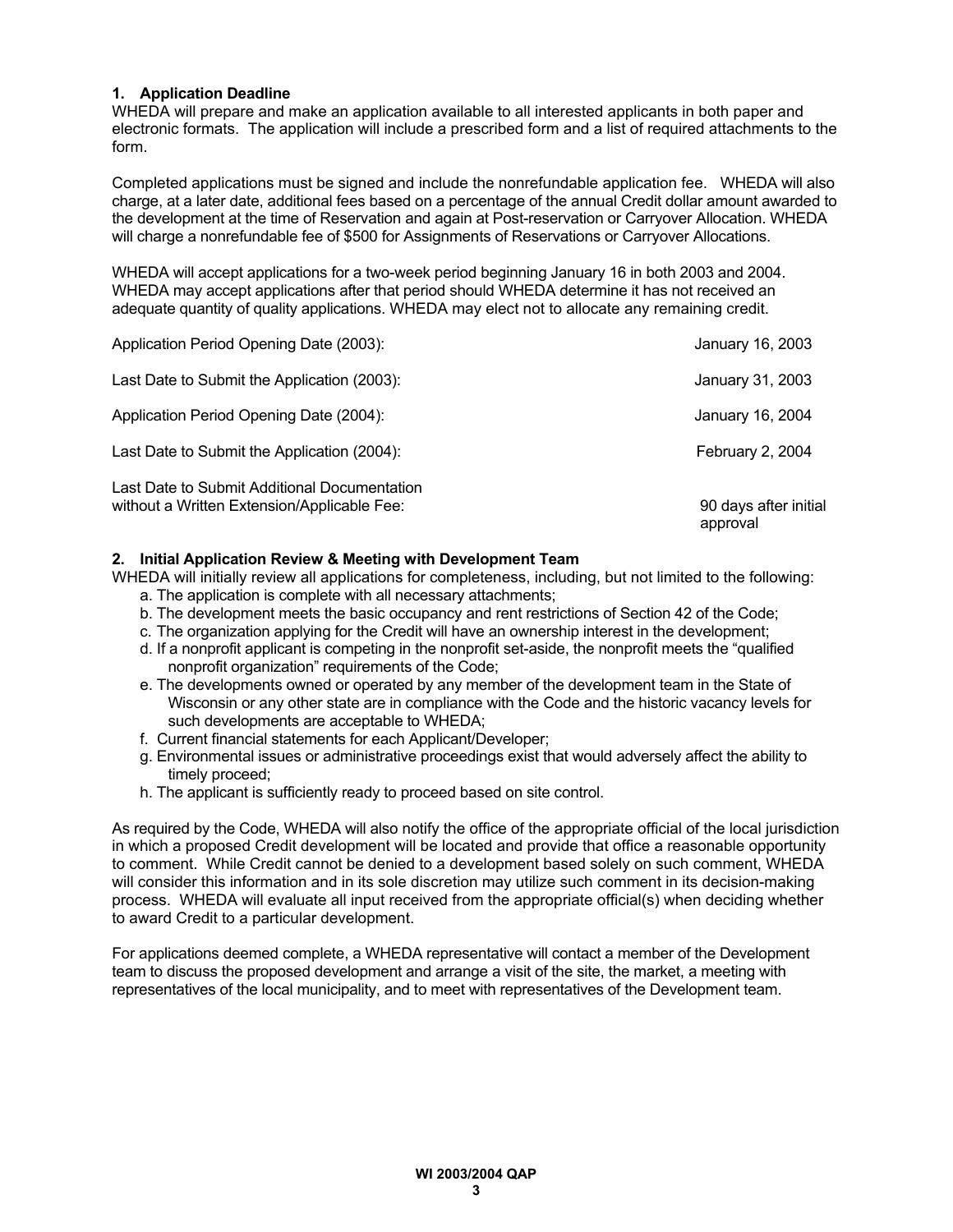#### **3. Market Approval Threshold**

WHEDA will evaluate the market strength of all applications deemed complete during the Initial Application Review. This is a threshold determination based on the Market Study or Market Analysis provided in the application, the market visit by the WHEDA representative, and other sources. The market study must adhere to the market study standards published at www.wheda.com. Market strength is determined by a variety of factors, including: population and household growth, the number and quality of competitive units in the market, the number of new units entering or about to enter the market, the market's ability to absorb those units at the proposed rent levels and the competitiveness of the proposed project based on its amenities, unit types, sizes, rents, and location. WHEDA will also use occupancy data on tax credit and other competitive subsidized housing in the market area to determine market strength. WHEDA may request additional information from the applicant during the market review process. All applications, including those financed with tax-exempt bonds (see 6b below) must meet the market approval threshold as determined by WHEDA. WHEDA will make market decisions based on the application as submitted. WHEDA, at its option, may elect to contract its own third-party market study to validate or refute information provided by the developer.

WHEDA requires applicants to provide a completed Market Analysis form with the application for developments with 24 or fewer units. If the development passes the market approval threshold and receives sufficient scoring to be allowed to continue in the process, WHEDA will require the applicant to submit an independent third-party market study, conducted by a WHEDA approved market study consultant and paid for by the applicant.

#### **4. Application Scoring & Minimum Scoring Threshold**

Applications that are deemed complete and have passed the market approval are then scored based on the criteria listed below. Applicants will self-score a portion of these criteria in the Application. However, WHEDA will make the final determination of the applicant's score.

#### **SCORING CATEGORIES FOR 2003/2004:**

#### **Location**

#### **1. Lower Income Areas 15 points** 1. **1.** Lower Income Areas 15 points

Developments in a qualified census tract, the development of which contributes to a concerted community revitalization plan. The developer must submit the plan to WHEDA. WHEDA will determine whether the development qualifies for these points based on additional documentation supplied by the developer.

#### **2. Infill Development 15 points**

New construction developments that maximize land use efficiency through development within established urban service areas. WHEDA will determine whether the development qualifies for these points based on additional documentation supplied by the developer**.**

#### **Local Support**

#### **3. Local Support 27 points**

Developments demonstrating strong community support through elected officials and other leaders or neighborhood groups. Additional consideration is given for indirect financial support.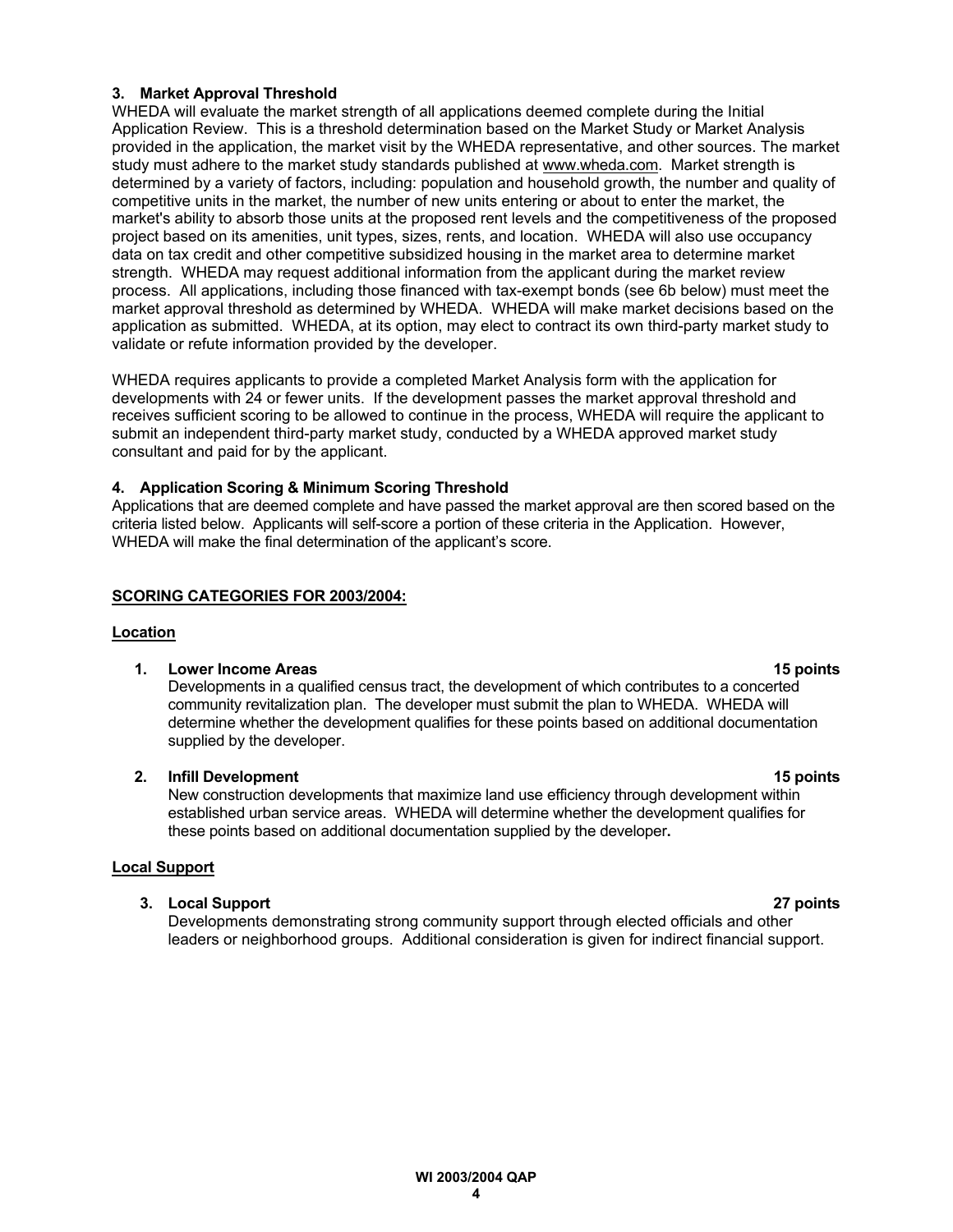#### **Resident Profile**

#### **4. Mixed Income Incentive 25 points**

Developments that are mixed-income with points given for up to 25% of the units being set-aside for market-rate residents.

#### **5. Serves Large Families (Three-bedroom or larger units) 12 points**

Developments in which a minimum of 10% and a maximum of 50% of the units contain three bedrooms or more.

#### **6. Serves the Lowest-Income Residents 45 points**

The Plan gives priority to developments that serve the lowest-income residents when qualifying tax credit units are set aside for households with incomes and rents at or below the 50% County Median Income level required for Credit developments. Units serving the lowest-income residents shall be of comparable quality to other units in the development. The Owner will be required to maintain the stated set-aside through a Land Use Restriction Agreement (LURA). Additional Credit incentive may be provided for developments that score in this category and Category 4. WHEDA will evaluate developments serving market-rate and lower-income residents that may receive an increase of Credit up to the amount calculated by the qualified basis. To be awarded points, the Market Study (or Market Analysis Summary for developments of 24 units or fewer) must also address and demonstrate a sufficient market for the lower-income population being targeted.

In order to receive points in this category, collected rents cannot exceed the calculated rents based on 30% of the targeted lower percentages of County Median Income.

#### **7. Resident Populations with Special Needs 12 points**

Developments that set aside qualifying tax credit units that are intended for occupancy by persons with physical disabilities or homeless individuals/families. To be awarded points, the Market Study must also address and show that there is a sufficient market for the population being targeted. The applicant must also provide a description of architectural features and a service and marketing plan to demonstrate that the development will serve this population. If addressing special resident needs, the sponsor must demonstrate previous experience in the type of housing or service delivery proposed.

#### **Building Size & Characteristics**

#### **8. Small Developments 24 points**

WHEDA will award 24 points to developments with 24 or fewer units.

#### **9. Rehabilitation 45 points**

Developments that rehabilitate, reuse or restore existing structures, including historic rehabilitation. Points will be awarded based on hard costs only. The minimum per-unit hard cost is \$12,000 for existing multifamily and \$60,001 for adaptive reuse.

Proposals for 24 units or more, not involving "gut" rehabilitation, must include an analysis of the capital needs requirements of the subject property. This analysis may be performed by either a third-party capital needs specialist or can be a letter from the lender, syndicator or consultant stating that the rehabilitation proposed for the building is "reasonable" based on the current overall physical condition of the building(s). As appropriate, this analysis should identify significant deferred maintenance, existing deficiencies, and material building code violations that affect the property's use and its structural and mechanical integrity.

#### **WI 2003/2004 QAP 5**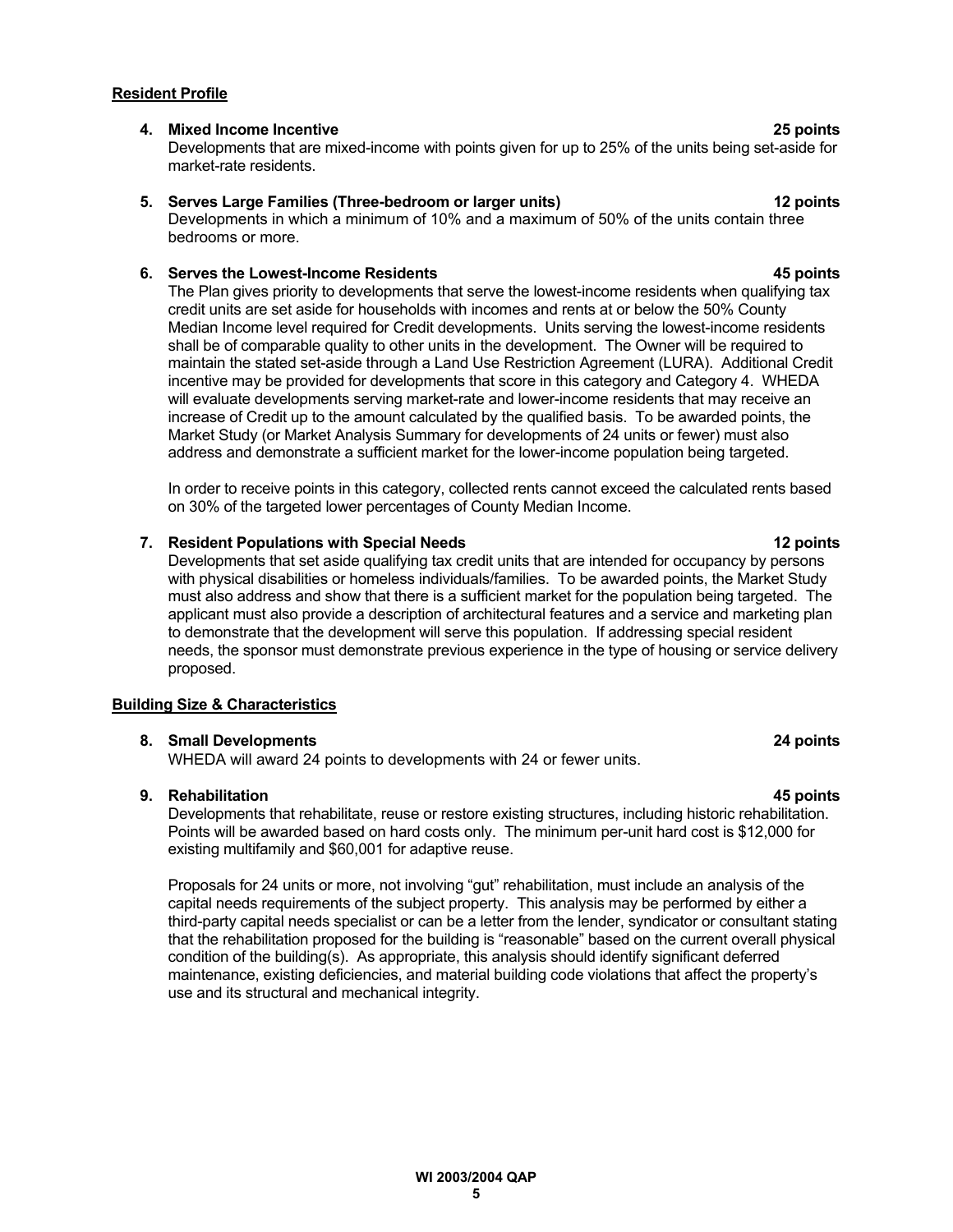### **10. Services 15 points**

Developments offering one or more service benefiting residents and promoting long-term project viability: Meal services, laundry services, beauty/barber services, public bus transportation onsite or at boundary, 24 hour on-site manager, housekeeping services, wellness monitoring/clinic, banking/financial services, development-provided scheduled transportation or dedicated vehicle, emergency call system, and exercise/stretching class. WHEDA will determine whether the development qualifies for these points based on supporting documentation supplied by the developer. Services provided to the public at large will not be awarded points.

### **11. Market Appeal 18 points**

Developments offering one or more of the following amenities which enhance market appeal and promote long-term project viability: Community space, playground/recreation area, separate exterior entries for family developments, both dishwasher and garbage disposal, in-unit high-speed internet access, one garage space per two units, non-community balconies/patios, garage, and washer/dryer connections (in addition to central laundry).

### **12. Accessibility 20 points**

Developments offering architectural features that increase accessibility will broaden the market for many units. An architect must specify and certify all items. The applicant must attach the specifications and certification to the application.

### **Financial Feasibility & Participation**

### **13. Proforma Benchmarks 45 points**

Developments that demonstrate strong financial feasibility based on, but not limited to, development costs, operating/rent-up reserves, primary and secondary/subordinate debt coverage ratio, ratio of deferred fees against development budget, and projected first-year stabilized operating budget and replacement reserves.

#### **14. Financial Participation 40 points**

Developments that have financial participation, supported by written documentation, from one or more of the following sources:

- (a) Federal, state, county or city governments;
- (b) Public housing authorities;
- (c) Wisconsin Department of Administration's Division of Housing and Intergovernmental Relations
- (d) Tax-Exempt Bonding Authorities;
- (e) Public or private foundations;
- (f) Non-profit financial support;
- (g) Federal/State Historic credit

#### **15. Owner Characteristics 6 points**

- (a) Developments that are at least 51% owned and at least 51% controlled by minority group members or tribal governments.; OR
- (b) The Owner is a local tax-exempt organization (including local governments, public housing authorities, Indian housing authorities and tribally designated housing entities) with previous experience in the development and/or operation of housing similar to that proposed in the application.
- (c) Developments intended for eventual resident ownership.

#### **16. Development Team 60 points** the set of the set of the set of the set of the set of the set of the set of the set of the set of the set of the set of the set of the set of the set of the set of the set of the set of th

Development team (Developer, Management Agent, General Contractor and/or consultant) will be evaluated based on past performance and previous credit program participation. Items reviewed include: development compliance, ability to work with communities, occupancy and financial capability/performance.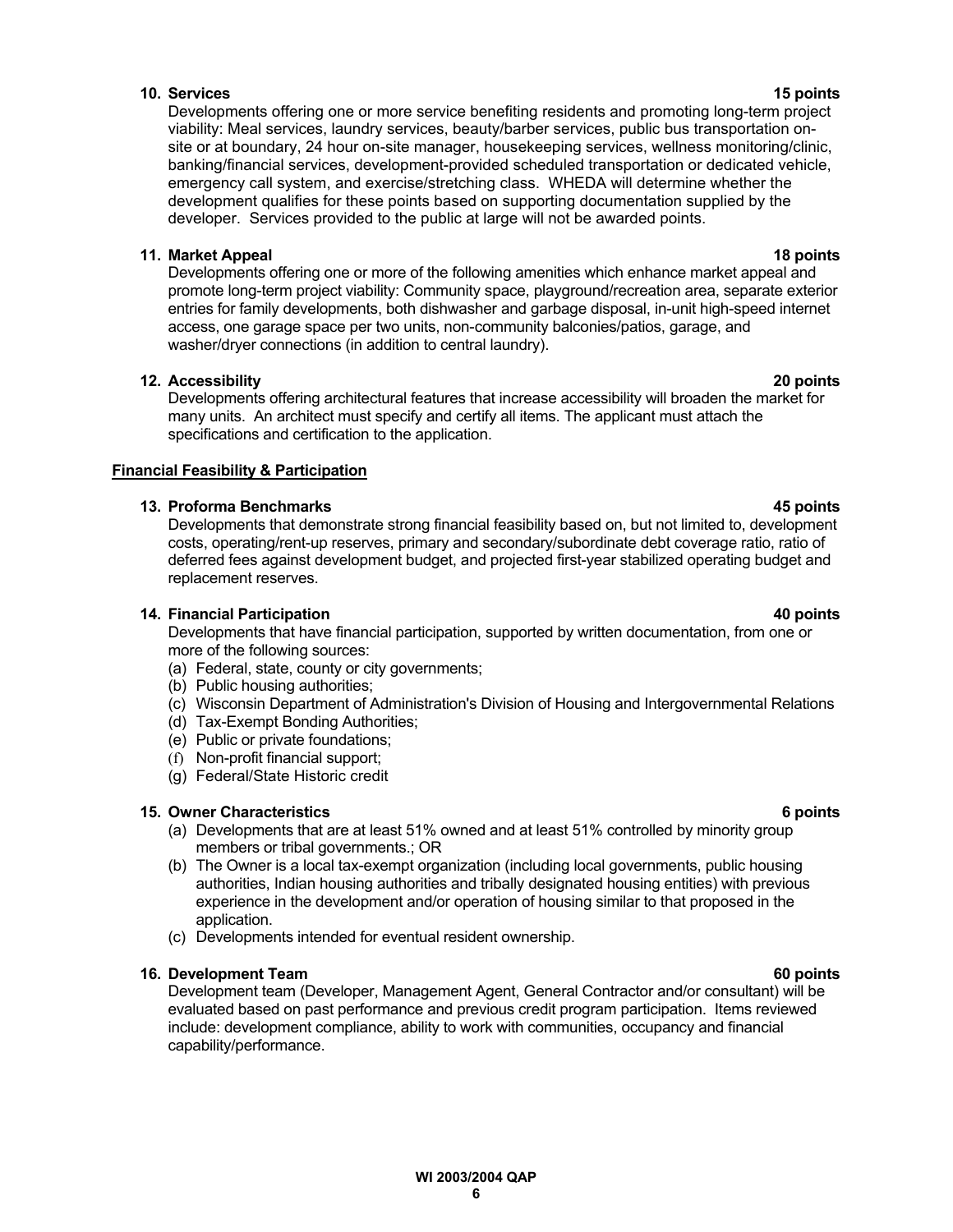**WI 2003/2004 QAP 7**

### **Duration of Low-Income Use**

### **17. Extends Minimum Duration of Low-Income Use 6 points**

Development owner agrees to extend low-income use beyond the 15 years mandated by the IRS. Owners will be required to enter into a Land Use Restriction Agreement (LURA) for 30 years and agree not to implement the termination provision. WHEDA recommends that the applicant consider the overall financial impact to the development when self-scoring in this category.

### **Readiness**

### **18. Readiness to Proceed 20 points**

Developments that demonstrate the ability to proceed quickly by procuring all necessary zoning and other governmental approvals and all financing commitments necessary for project feasibility.

### **TOTAL POINTS: 450 points**

WHEDA calculates the score for each application, then determines which applications meet or exceed a minimum established scoring threshold. These are then ranked. First priority is given to reasonable requests for additional credit for developments that received credit in the previous application year. Remaining applications that meet or exceed the minimum scoring threshold are then ranked by score. Ranking results are published on the WHEDA website (www.wheda.com). WHEDA recognizes that its decisions, or other events beyond the developer's control, may affect the development and potentially change its score. *WHEDA, at its discretion, may allow changes in scoring. Whether the development receives credit in such a circumstance will depend on its new score and ranking within its respective set-aside category.*

WHEDA requires a minimum point score for all applications of 160.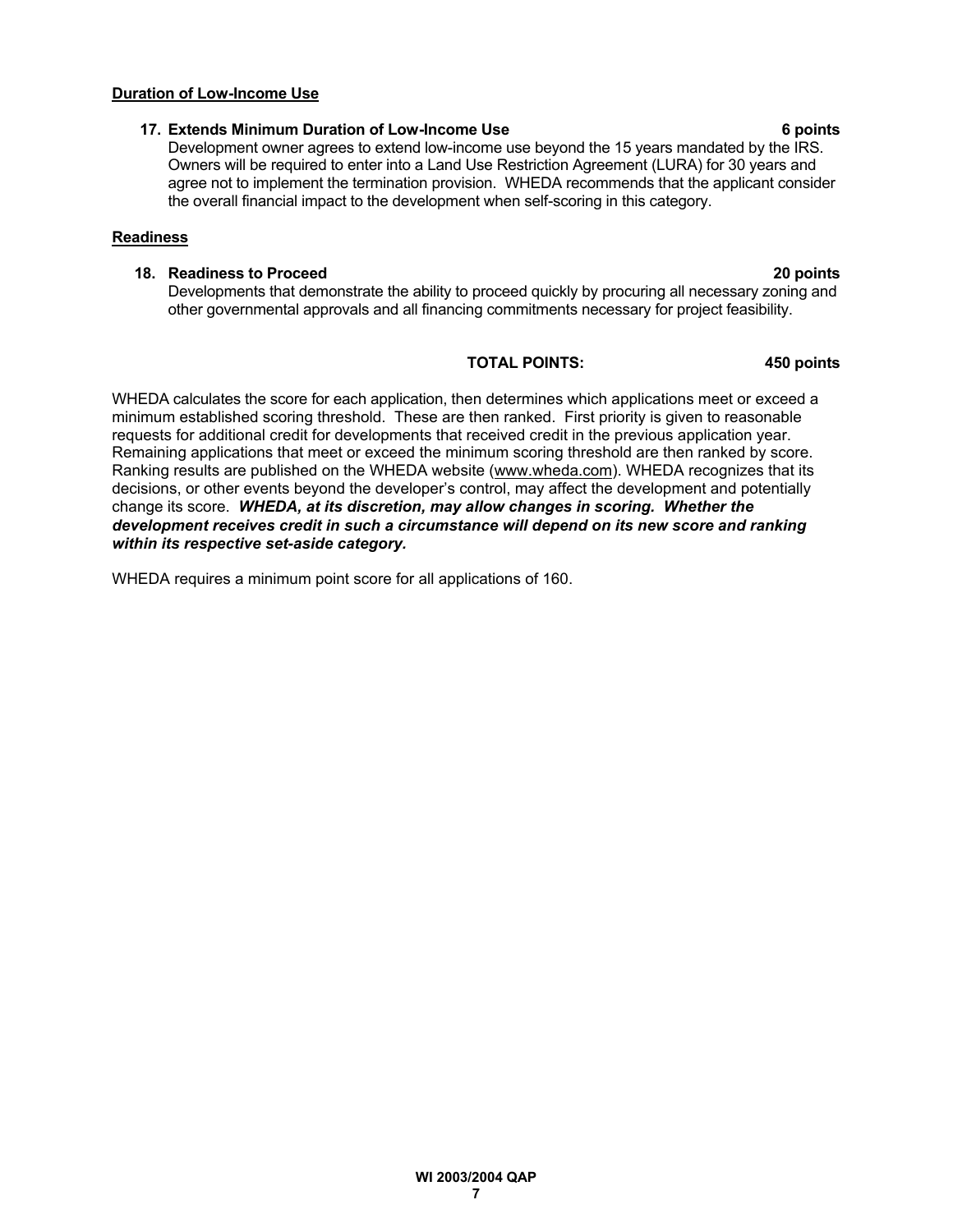#### **5. Submission & Review of Additional Documents**

The highest-ranking applicants within each set-aside and for which credit is deemed likely to be available are able to continue in the process. WHEDA will notify these applicants that they must submit additional application materials within 90 days of the notification date. Applications that fail to meet all threshold requirements without extension from WHEDA after this 90-day period will no longer be considered for further evaluation. WHEDA, at its option, may approve a written request for an extension, provided the applicant submits an acceptable written request to WHEDA. WHEDA will charge a fee of one-half percent (1/2%) of the total development credit amount for each 30-day extension period. In the event an application is not able to proceed in the Credit process, the next highest-ranked scored application that meets or exceeds the minimum scoring threshold will continue in the process.

#### **6. Credit Calculation & Reservation**

#### **a. Credit Calculation:**

WHEDA will reserve the calculated Credit amount for the development after a development has received market approval, achieved sufficient scoring rank, and has satisfactorily submitted all requested additional documentation. WHEDA determines the amount of Credit reserved through information received and the amount requested in the application. The actual reservation amount may not equal the dollar amount requested in the application. The Code requires that WHEDA determine that *"the housing credit dollar amount allocated to the development does not exceed the amount the housing credit agency determines is necessary for the financial feasibility of the development and its viability as a qualified low-income housing project throughout the credit period."* In making this determination, WHEDA will consider the following:

- 1. The sources and uses of funds and the total financing planned for the development;
- 2. Any proceeds or receipts expected to be generated by reason of tax benefits;
- 3. Percentage of the housing credit dollar amount used for development costs other than the cost of intermediaries;
- 4. The reasonableness of the development and operational costs of the proposed development;
- 5. An analysis of the appropriate credit amount based on an "equity gap" model.

The Code allows the possibility of receiving a Credit reservation equal to 130 percent of qualified expenditures. The increased basis is allowed in areas defined by HUD as "qualified census tracts" (QCT) or "difficult development areas (DDA)". There are no HUD-designated difficult development areas in Wisconsin. Applicants may request the higher basis, but WHEDA reserves the right to determine the Credit allocation amount required for feasible development. A map of the census tract showing the project location must be submitted with the application for Credit.

Credit may be awarded to that portion of a building used as a community service facility not in excess of 10% of the total eligible basis. The building must be located in a qualified census tract. Community service facility may include childcare, workforce development, healthcare, etc. and must be designed primarily to serve individuals whose income is 60% or less of area median income.

Under certain circumstances described in the Code, buildings financed under the Native American Housing Assistance and Self-determination Act of 1996 (NAHASDA) are eligible for the 9% credit.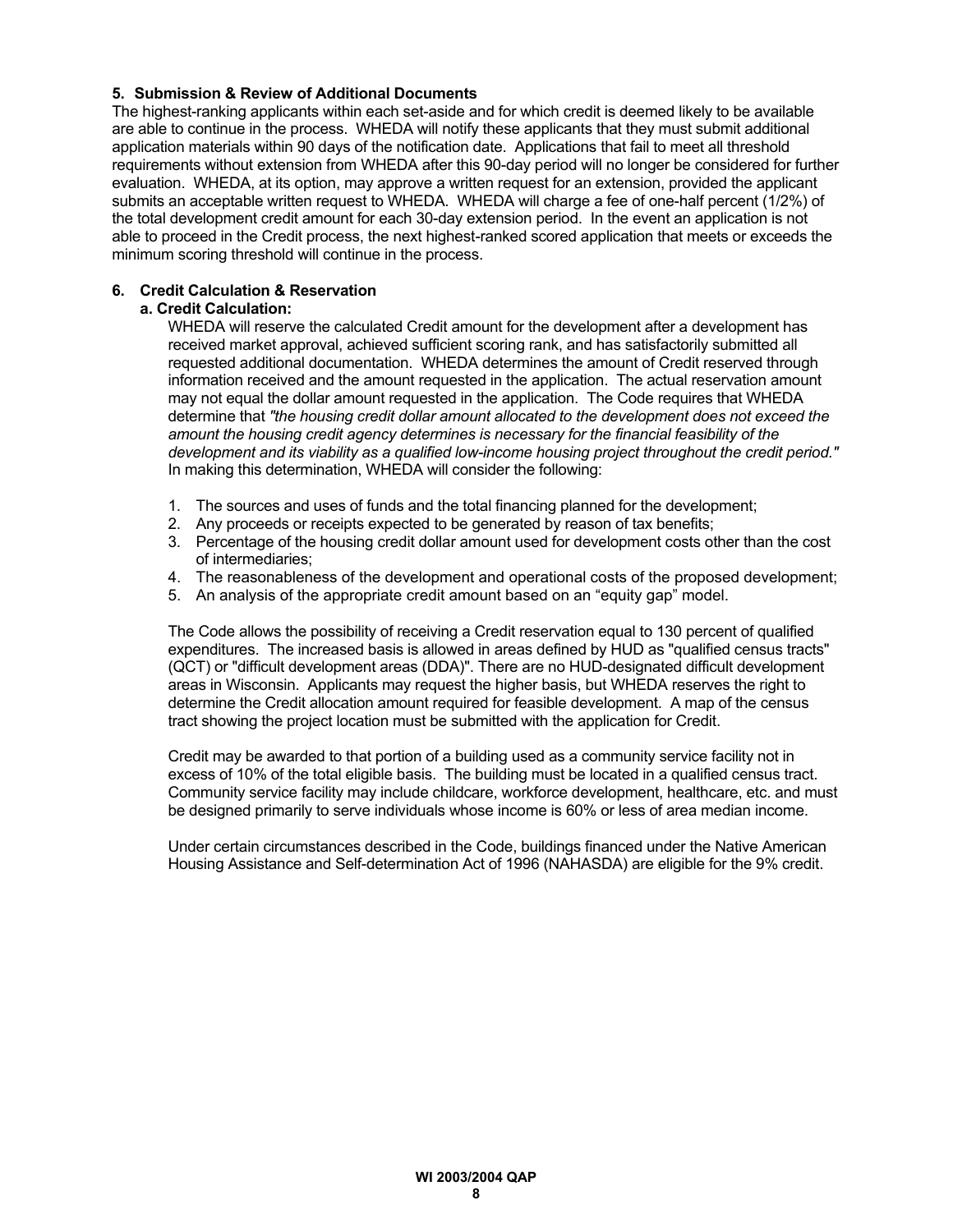#### **Federally Designated Qualified Census Tracts Eligible for 130% Credit (Published September 11, 2001)**

| <b>City</b>     | <b>Census Tracts</b>                                     |
|-----------------|----------------------------------------------------------|
| Appleton        | 101                                                      |
| <b>Beloit</b>   | 15, 16 & 18                                              |
| Eau Claire      | 6, 10, 11 & 12                                           |
| Fond du Lac     | 406                                                      |
| Green Bay       | 1, 8, 9, 10 & 12                                         |
| Janesville      | 1 & 3                                                    |
| Kenosha         | 9, 10, 11 & 16                                           |
| LaCrosse        | 3, 4, 5 & 89                                             |
| Madison         | 11, 12.98, 14.01, 15.01, 16.01, 16.02, 17, 25.98 &<br>32 |
| Milwaukee       | 12, 18, 19, 21, 24, 28, 40, 42, 44, 45, 46, 47, 48,      |
|                 | 60, 62, 63, 64, 65, 66, 67, 68, 69, 70, 71, 78, 80,      |
|                 | 81, 82, 83, 84, 85, 86, 87, 88, 89, 90, 91, 96, 97,      |
|                 | 98, 99, 100, 101, 102, 103, 104, 105, 106, 107, 108,     |
|                 | 110, 111, 112, 113, 114, 115, 116, 117, 118, 119,        |
|                 | 120, 121, 122, 123, 132, 134, 135, 136, 137, 138,        |
|                 | 139, 140, 141, 142, 146, 147, 148, 149, 150, 151,        |
|                 | 152, 154, 155, 156, 157, 158, 159, 163, 164, 165,        |
|                 | 166, 167, 168, 169, 174, 175, 177, 178.98                |
| Oshkosh         | 6 & 7                                                    |
| Racine          | 1, 2, 3, 4, 5 & 10.01                                    |
| Sheboygan       | 5&6                                                      |
| Superior        | 201, 202 & 203                                           |
| Wausau          | 1                                                        |
| County          | <b>Census Tracts</b>                                     |
| Ashland         | 9501                                                     |
| <b>Bayfield</b> | 9601                                                     |
| Dunn            | 9708                                                     |
| Eau Claire      | 1                                                        |
| Forest          | 9504                                                     |
| Grant           | 9609                                                     |
| Menominee       | 9701                                                     |
| Portage         | 9603, 9604 & 9610                                        |
| Racine          | 22                                                       |
| Sawyer          | 9805 & 9807                                              |
| Vernon          | 9602                                                     |
| Vilas           | 9509                                                     |
| Walworth        | 5                                                        |
|                 |                                                          |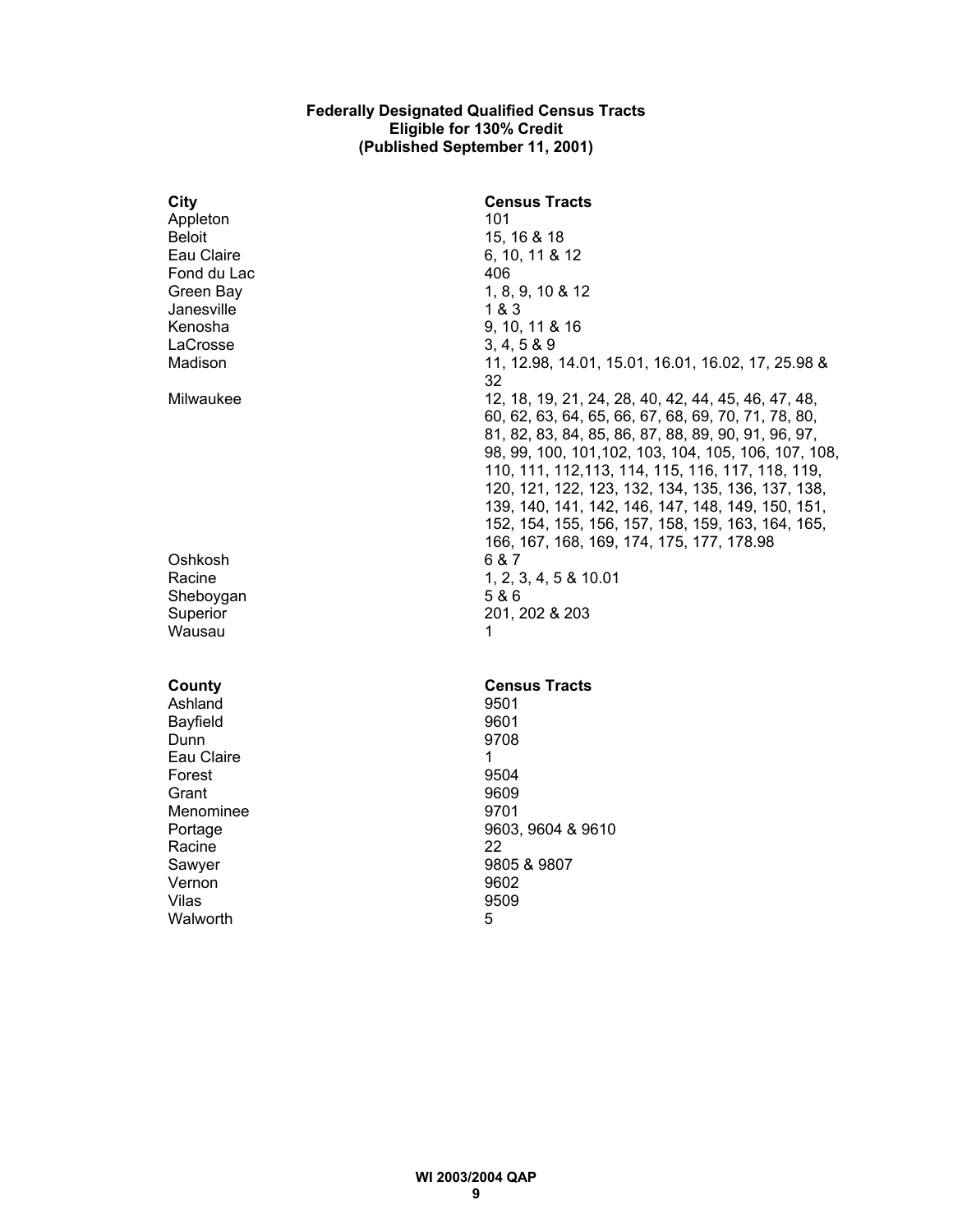Developments receiving assistance under the HOME Investment Partnerships Act are considered Federally subsidized unless 40% or more of the residential rental units in the building are set aside at rents of, and occupied by households whose income is based on 50% or less of the area median income. In this case, the development may utilize the 9% Credit but cannot receive the "high cost" increase in basis. HOME *grants* are subtracted from eligible basis.

#### **b. Rules for Developments Receiving Non-Competitive Credit when Financed with Tax-Exempt Bonds**

Applicants applying for tax credits for a development financed by WHEDA or locally-issued tax-exempt bonds must follow a two-tier application process.

Applicants must submit the first application prior to commencing construction of the development. WHEDA will review the application to confirm that the development meets the requirements of the Plan, including a determination that the application meets both the market threshold and minimumscoring threshold. Developments may rely on the Plan and form of application in effect for the year in which they make their first application. In its review of the first application, WHEDA also confirms that 50% or more of the aggregate basis of building(s) and land is being financed with tax-exempt bonds. **Since all tax credit applications must meet the market threshold and minimumscoring threshold, developers are encouraged to make the first application for credit as early in the development process as possible.**

Applicants submit the second application at the time of request for Credit allocation (the issuance of Form 8609).

Along with approval of the first and second applications, Applicants must meet the following requirements to qualify for credit:

- 1. The governmental unit that issues the bonds must make a determination of allowable Credit under rules similar to those required in Section 42(m)(2)(A)&(B), and will be required to provide an affidavit in a form acceptable to WHEDA that it has made this determination.
- 2. Applicants must submit evidence of applicable tax credit percentage election in accordance with Section 42(b)(2). If no such election is submitted, WHEDA will issue an allocation based on the appropriate percentage prescribed by the law.
- 3. The Owner must enter into a Land Use Restriction Agreement (LURA) with WHEDA.
- 4. The Owner must contact WHEDA to schedule a monitoring inspection, which must be completed prior to 8609 application/issuance.
- 5. The Owner must certify the management agent on the initial application will continue to manage the property prior to 8609 issuance.
- 6. the Owner is required to submit an ACH (Automated Clearing House) form prior to 8609 issuance.
- 7. WHEDA assigns building identification number(s) (BINs) and issue IRS Form 8609(s) for each building in the development.

WHEDA will charge an application fee and additional review fees for all tax-exempt bond financed developments. These fees are based on a percentage of the annual allowable Credit.

#### **c. Reservation of Credit**

WHEDA will issue a letter reserving the determined Credit amount to qualifying applicants. An applicant may not transfer any Credit authority to another development nor transfer Credit to another development site. **WHEDA will not allow changes to the development that affect scoring after the reservation letter has been issued without its written approval.**

#### **7. Second & Third Application Reviews**

Federal law requires that WHEDA evaluate the application three times: a) at initial application, b) at carryover allocation/post-reservation application, and c) at the time the building(s) is (are) placed in service. On each occasion, the applicant must submit a complete credit application, and certify to all Federal, State, and local subsidies expected to be available to the development. The process requires that applicants provide detailed and accurate information concerning all development costs at each evaluation. Applicants with reservations will be subject to cancellation of the reservation if they are unable to provide WHEDA with satisfactory evidence of progress toward timely completion of the proposed development, or if there are significant changes to the proposed development from the approved application.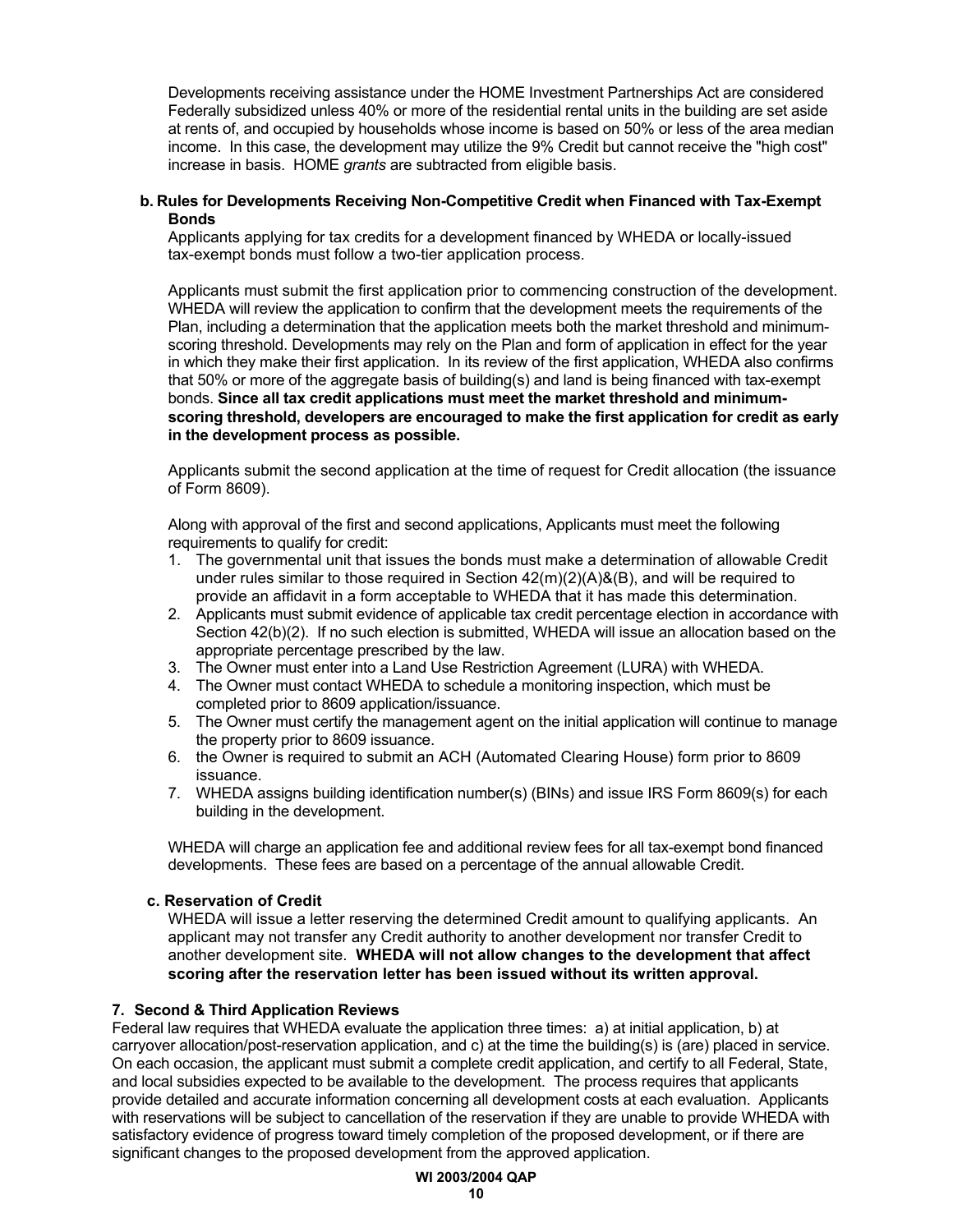The second review is due from the applicant no later than 90 days after the date of Reservation. Provided the second evaluation is in order, WHEDA will issue either a Carryover Agreement or a Post-Reservation letter at the time of completion of the second evaluation. Developments eligible for 2003 credit must be placed in service during the calendar year 2003 or qualify for and receive a Carryover Agreement prior to December 1, 2003. To qualify for a carryover allocation, the taxpayer must incur costs that exceed 10% of the taxpayer's "reasonably expected basis" or total development cost by the later of: a) December 31, 2003 or b) six months after the date the carryover allocation is issued. The owner must submit a third-party accountant's review certifying that the required 10% expenditure has occurred, or is likely to occur as of either a) or b), above. WHEDA requires a breakdown of expenditures as well as proof of expenditure by the specified deadline. Developments eligible for 2004 credit must meet the specified requirements by the applicable date in 2004.

The third and final review is conducted after the development has been placed in service. WHEDA will again review revised costs and the equity requirement based on information provided by the applicant in a third updated application to determine the appropriate amount of credit to be allocated. At the third application, the Owner is required to submit an ACH (Automated Clearing House) form. Prior to 8609 issuance, the Owner must have WHEDA complete a compliance monitoring inspection of the development. The Owner must certify the management agent identified on the initial application will continue to manage the property. Submission of a third application for final allocation must be made within 90 days of the placed-in-service date or an extension must be requested.

A final allocation of Credit cannot be made until the development building(s) has/have been placed in service and the owner has provided a third-party cost certification to actual development costs. Awarding of the actual credits will be contingent upon:

- a. Developer's ability to meet its proposed time schedule;
- b. Approved occupancy permit(s);
- c. Architect's certification of substantial completion for new construction/substantial rehabilitation developments;
- d. Allocation Certification Request form(s) from the owner stating that the development is in compliance with Section 42 of the Code and will remain in compliance for the Credit period specified in the Code;
- e. Owner certified rent roll for most recent month;
- f. Current legal description with the tax parcel identification number(s) photocopied from the final title policy;
- g. Third-party cost certifications (for those developments of 10 units or less, a cost review is required; for developments consisting of 11 units or more, an audited third-party cost certification must be submitted);
- h. Submission of any other documents which WHEDA will require in determining the actual amount of Credit to be allocated to the development;
- i. Completion by the applicant of all required agreements, including certification of all Federal, State, and local subsidies which apply; reporting and record keeping requirements; nondiscrimination regulations and any special conditions imposed by WHEDA or the U.S. Department of Treasury;
- j. Execution of a Land Use Restriction Agreement (LURA) mandated under Section 42 of the Code that commits to extend use for low-income housing for the required time frame;
- k. A photocopy of the final title insurance policy that includes the legal description and the tax parcel ID number(s). If the final title policy does not reflect the tax parcel ID number(s) photocopies of the most recent tax bills for the property may be submitted;
- l. One exterior photograph for each building of the completed development; and
- m. If there has been a change in Owner entity since the "Carryover Allocation" letter, include a photocopy of the original signed and dated organizational documents filed with the Wisconsin Department of Financial Institutions; change the Owner information on the application for Credit and note the correct Federal Identification number on the application for Credit.

The above requirements must be submitted in an acceptable form to WHEDA. WHEDA will then allocate Credit and send a completed photocopy of IRS Form(s) 8609 to the owner. WHEDA will forward the **original** Form(s) 8609 to the IRS. **WHEDA will assess fees for the re-issuance of 8609 form(s) at the Owner's request for non-WHEDA errors. This fee shall not exceed \$500 and must be paid in full prior to WHEDA's mailing or faxing of the revised/corrected 8609 form(s) to the Owner.**

If WHEDA at any time has reason to believe that the development: 1) will not be placed in service by the end of the year for which Credit has been allocated, or 2) fails to comply with the requirements for a carryover allocation, or 3) is not in compliance with Section 42 of the Code, or 4) that the application contains misrepresentations, it (WHEDA) may revoke the Credit allocation.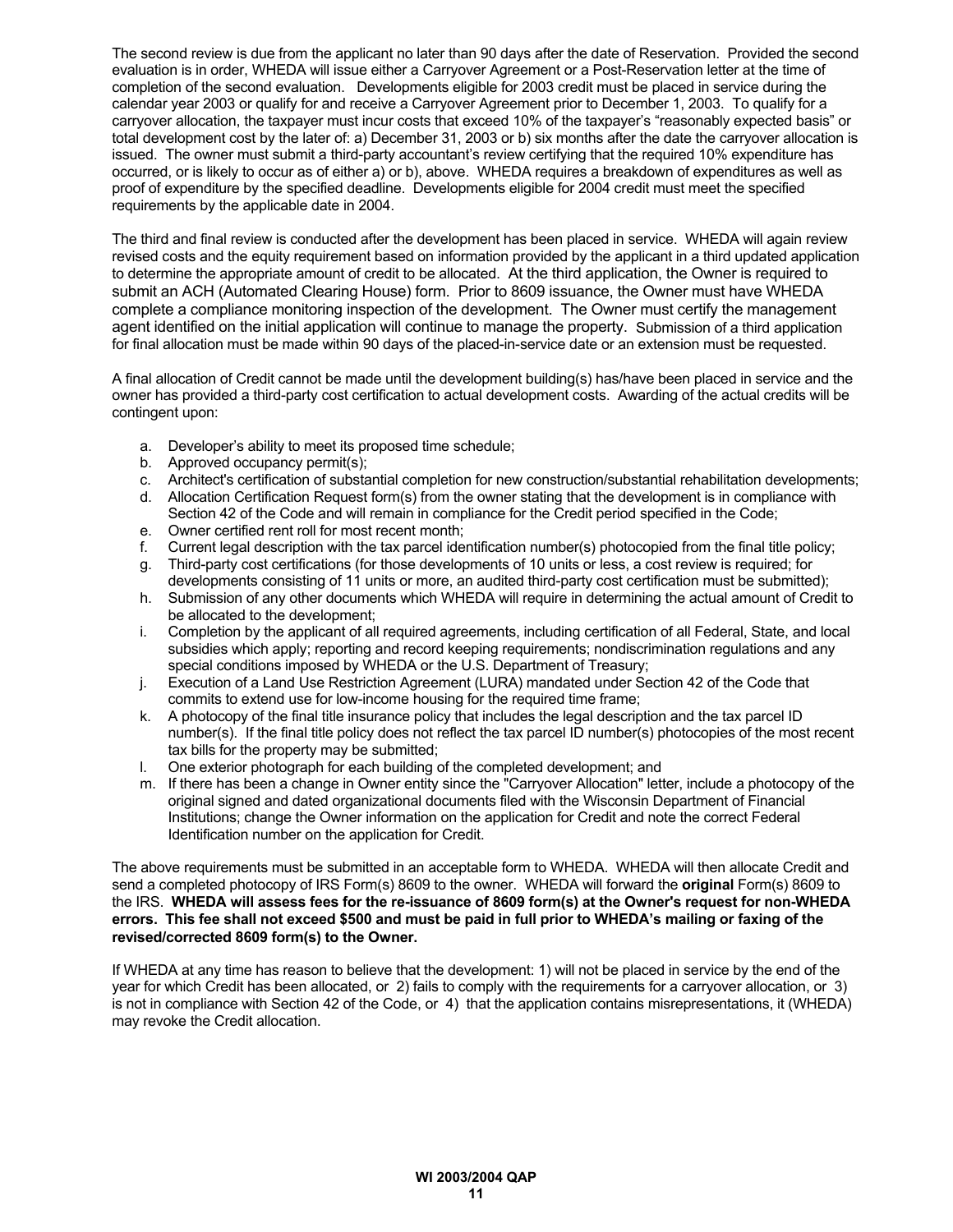#### **8. Compliance Monitoring Procedures**

The Code requires housing credit agencies to monitor all Credit developments to determine whether they are complying with the requirements of the Credit program. The monitoring requirement applies to all buildings placed in service for which the Credit is, or has been, allowable at any time. WHEDA's internal monitoring process is outlined in the Tax Credit Program Compliance Monitoring Manual, which is provided on the Internet at www.wheda.com. Once the Form(s) 8609 is (are) issued, WHEDA will only allow changes to the development affecting the selection criteria on which the allocation of Credit was awarded upon satisfactory evidence that the change is necessary for the ongoing financial viability of the development. WHEDA will consider no change within the first three years of the Credit period.

All Credit developments are required to comply with the following regulations:

a. The owner of a Credit development must keep records for each qualified building that show for *each year* in the compliance period:

i) Total number of residential rental units and percentage that are qualifying units;

- ii) Rent charged on each residential unit (including any utility allowances);
- iii) Number of occupants in each qualifying unit;
- iv) Qualifying unit vacancies and information that shows when, and to whom, the next available units were rented;
- v) Annual income certifications of each qualifying resident per unit and documentation to support each certification;
- vi) Character and use of the nonresidential portion of the building included in the building's eligible basis under Section 42(d);
- vii) The eligible basis and qualified basis of the building at the end of the first year of the credit period; and
- viii) The owner of a Credit development is required to retain the records described in Section (a) above for each building in the development for at least six (6) years beyond the due date (with extensions) for filing the Federal income tax return for that year. Records for the *first* year of the credit period must be retained for at least six (6) years beyond the due date (with extensions) for filing the Federal income tax return for the last year of the compliance period of the building.
- b. The owner of a Credit development must certify annually to WHEDA under penalty of perjury, on forms and in a manner prescribed by WHEDA that:

i) The development meets the minimum set-aside test applicable to the development;

- ii) The owner has received an annual Resident Income Certification from each qualifying resident and documentation to support that certification;
- iii) Each qualifying unit in the development is rent-restricted under Section  $42(q)(2)$  of the Code;
- iv) All units in the development are for use by the general public (as defined in §1.42-9), including the requirement that no finding of discrimination under the Fair Housing Act, 42 U.S.C. 3601- 3619, occurred for the development. A finding of discrimination includes an adverse final decision by the Secretary of the Department of Housing and Urban Development (HUD), 24 CFR 180.680, an adverse final decision by a substantially equivalent State or local fair housing agency, 42 U.S.C. 3616a(a)(1), or an adverse judgement from a Federal court, The buildings and each residential unit in the development are suitable for occupancy, taking into account local health, safety and building codes (or other habitability standards), and the state or local government unit responsible for making local health, safety, or building code inspections did not issue a violation report for any building or residential unit in the development;
- v) Either there has been no change in the eligible basis as defined in Section 42(d) of any building, or there has been a change, and the nature of the change, including any new Federal funds received;
- vi) All resident facilities included in the eligible basis under Section 42(d) of the Code of any building in the development, such as swimming pools, other recreational facilities, parking areas, washer/dryer hookups, and appliances are provided on a comparable basis without a separate fee to all residents in the buildings;
- vii) If a qualifying unit in the development becomes vacant during the year, reasonable attempts are made to rent that unit to residents having a qualifying income and while the unit is vacant, no units of comparable or smaller size are rented to residents not having a qualifying income;
- viii) If the income of residents of qualifying units increases above the limit allowed in Section  $42(g)(2)(D)(ii)$ , the next available unit of comparable or smaller size in the project will be rented to residents having a qualifying income;
- ix) Either there has been no change in the applicable fraction as defined in Section 42 (c)(1)(B), or there has been a change, and the nature of the change;

#### **WI 2003/2004 QAP**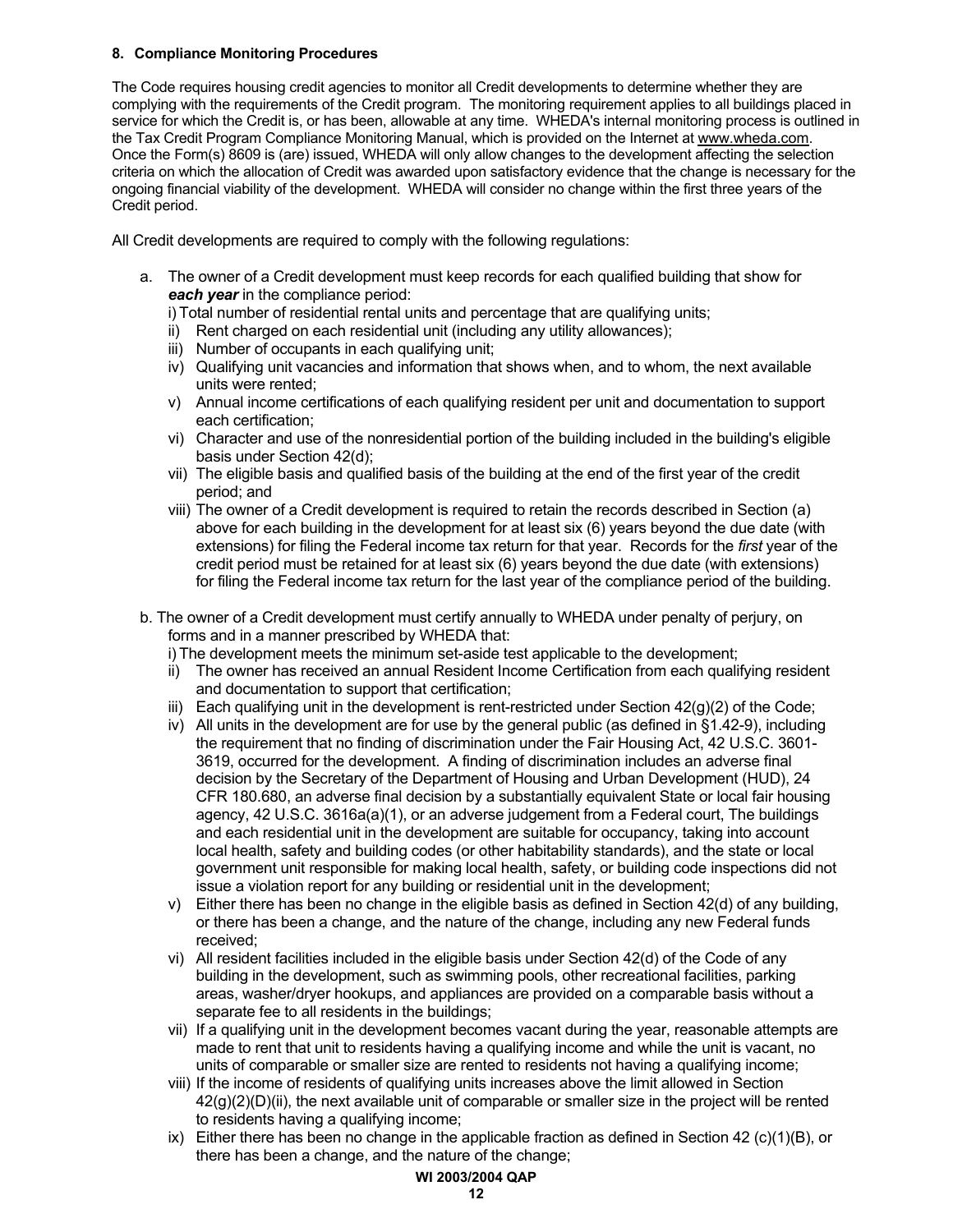- x) The development complies with the requirements or special provisions on which the allocation was based as outlined in the allocation documents, including, but not limited to, special setasides and the requirement under Section 42(h)(6)(B)(iv) that an owner cannot refuse to lease a unit in the project to an applicant because the applicant holds a voucher or certificate of eligibility under section 8 of the United States Housing Act of 1927, 42 U.S.C. 1437s (for buildings subject to section 13142(b)(4) of the Omnibus budget Reconciliation Act of 1993, 107 Stat. 312, 438-439);
- xi) All qualifying units in the project are used on a nontransient basis (except for transitional housing for the homeless provided under Section 42 (i)(3)(B)(iii) or single-room-occupancy units rented on a month-by-month basis under Section 42(i)(3)(B)(iv) of the Code);
- xii) The development complies with the requirements for all Federal or state housing programs (e.g. RHS assistance, HOME assistance, Section 8, FHA, tax-exempt financing or other programs), as applicable;
- xiii) If the owner received its credit allocation from the portion of the State ceiling set-aside for a development involving "qualified non-profit organizations" under Section 42(h)(5) of the code, the non-profit entity materially participates in the operation of the development within the meaning of Section 469(h) of the Code, as applicable;
- xiv) The development is otherwise in compliance with the Code, including any Treasury Regulations, the applicable State Allocation Plan, and all other applicable laws, rules and regulations;
- xv) There has been no change in the ownership or management of the project or any such changes have been reported to the State Monitoring Agency; and,
- xvi) The applicable fraction as reported to the IRS for each building in the development at the close of the most recent tax year.
- c. WHEDA requires that an owner of a Credit development submit to WHEDA during the compliance period, at times and in a manner prescribed by WHEDA, which may include transmission via e-mail or through a website the following information:
	- i) The Form 100 owner's certification as described in Section (b) above;
	- ii) Unit event information including data as described in Section (a);
	- iii) Utility documentation as required by the Code of Federal Regulations (26 CFR §1.42-10) and described in WHEDA's Tax Credit Program Compliance Monitoring Manual;
	- iv) Copy of signed 8609's the owner submits in the first year credit is claimed; and
	- v) Other documentation as required.
- d. WHEDA has the right to perform inspections of any Credit development through the end of the compliance period, including any extended use period. An inspection includes a physical inspection of any building and units in the development, as well as a review of the records described in Section (a) above.
- e. WHEDA will provide prompt written notice to the owner of a Credit development if WHEDA does not receive the required certifications or discovers through inspection, review or any other manner, that the development is not in compliance with the provisions of Section 42. In general, the owner will have an opportunity to correct noncompliance within 90 days from the date of notice to the owner and to submit missing documentation within 30 days. During the correction period, an owner must supply any missing certifications and bring the project into compliance with the provisions of Section 42. WHEDA may extend the correction period for up to six (6) months if it determines there is good cause for granting an extension.
- f. WHEDA is required to file Form 8823, Low-Income Housing Credit Agencies Report of Noncompliance, with the Internal Revenue Service no later than 45 days after the end of the correction period described above, including any extension, whether or not the noncompliance or failure to certify is corrected.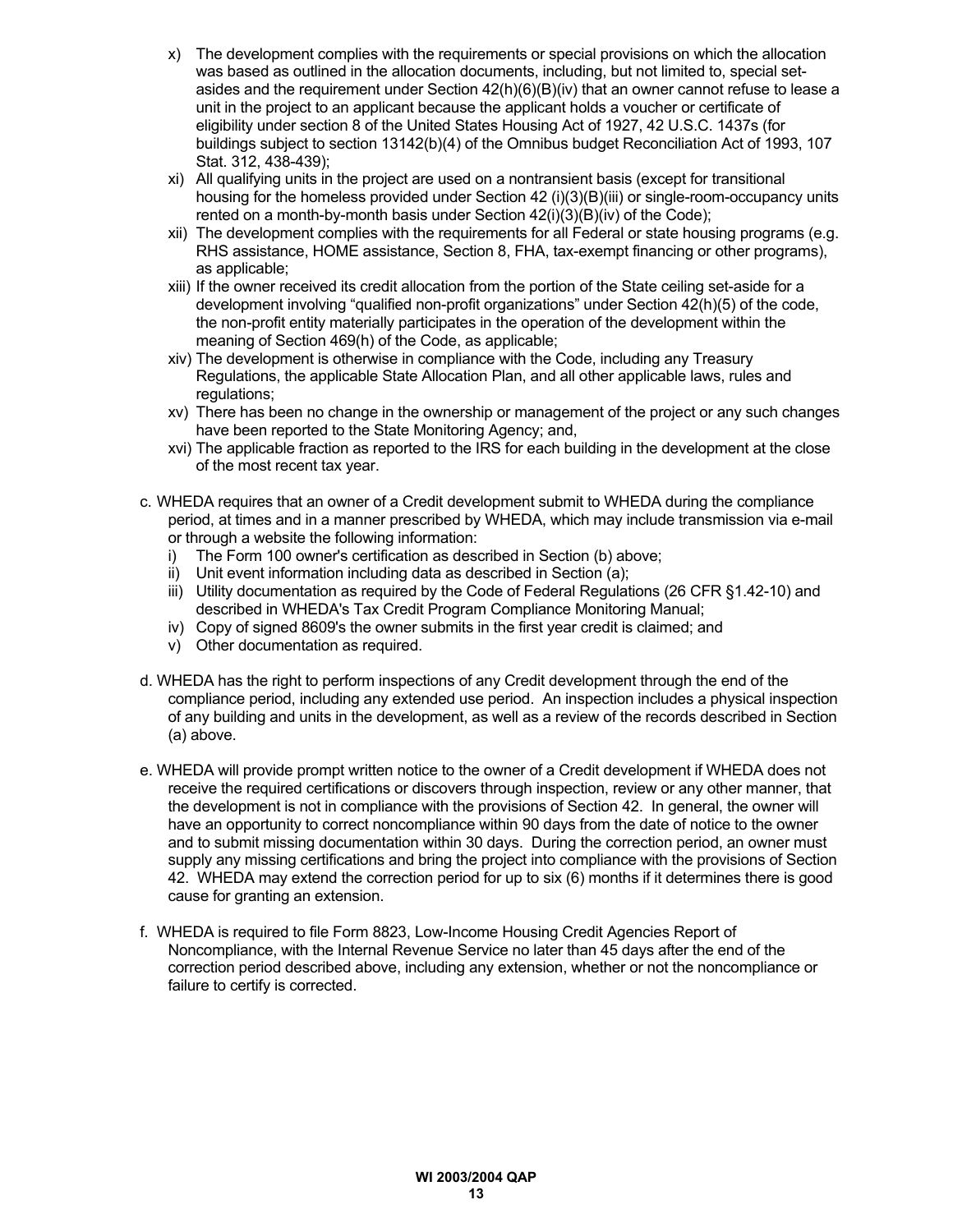g. Compliance with the requirements of Section 42 is the responsibility of the owner of the development for which the Credit is allowable. WHEDA's obligation to monitor for compliance does not make WHEDA liable for an owner's noncompliance. WHEDA will charge an annual fee to the development for conducting compliance monitoring. The annual fee is due March 15 of each year during the 15-year compliance period. WHEDA will also charge an initial compliance monitoring fee payable when the Form 8609 is issued. This initial compliance monitoring fee shall apply to all buildings placed in service after January 1, 2001. A physical inspection fee based on the number of units to be inspected will be charged in the year a development is inspected WHEDA's "Compliance Monitoring Fee Schedule" and "Compliance Monitoring Fee Policy" is included in WHEDA's "Tax Credit Program Compliance Monitoring Manual" and the Qualified Allocation Plan. Fees will be charged on all units within each project and drawn via ACH agreement. A \$50 fee will be charged to each property that does not implement an ACH agreement with WHEDA. Monitoring fees are as follows:

Initial compliance fees for all buildings placed in service after January 1, 2001: The initial compliance fee for developments of 24 or fewer units is \$600. For developments of 25 or more units, the fee is \$40 per unit with a maximum of \$4000.

#### Annual physical inspection fees:

\$10 per unit inspected (minimum of \$150 and maximum of \$350).

Effective January 1, 2001, WHEDA and Rural Development Services entered into a "Memorandum of Understanding" as described in 26 C.F.R., Parts 1 & 602 issued by the Department of Treasury on January 14, 2000. Therefore, developments financed by Rural Development will be exempt from the annual physical inspection fee. However, this exemption will not apply to developments that WHEDA is required to review for curing noncompliance with physical requirements under the Code. A fee for such a review will be charged at the time the review is undertaken.

#### Paper Unit Status Reports:

| <b>Rural Development</b> | \$20/ per unit per annum |
|--------------------------|--------------------------|
| WHEDA-financed           | \$20/ per unit per annum |
| All Other                | \$35/ per unit per annum |

Electronic Unit Status Reports:

Rural Development \$15 / per unit per annum WHEDA-financed \$15/ per unit per annum All Other \$30/ per unit per annum

#### **III. PUBLIC REVIEW PROCESS FOR THE QUALIFIED ALLOCATION PLAN**

WHEDA will convene public hearings to receive oral and/or written comments regarding this Plan. After the hearings, the Plan will be presented to the WHEDA Board Members or their Assignees and the Governor of the State of Wisconsin for approval.

#### **IV. MODIFICATIONS TO THE QUALIFIED ALLOCATION PLAN**

WHEDA may modify this Plan to facilitate the allocation of Credit. WHEDA's Executive Director may make modifications deemed necessary to facilitate the administration of the Credit program or to address unforeseen circumstances. The Executive Director is also authorized to waive any conditions not mandated by Section 42 of the Code on a case-by-case basis for good cause. To the extent that anything contained in this Plan does not meet the minimum requirements of Federal law or regulation, such law or regulation shall take precedence over this Plan. WHEDA reserves the right and shall have the power to allocate Credit to a development irrespective of points scored, if such intended allocation is: 1) in compliance with the Code; 2) in furtherance of the housing priorities stated herein; and 3) determined by WHEDA to be in the best interests of the citizens of the State of Wisconsin.

Though WHEDA anticipates no changes from 2003 to 2004, it reserves the right to make changes as it deems necessary, including changes to fee structure. Such changes will be available for public comment and approved by WHEDA's board.